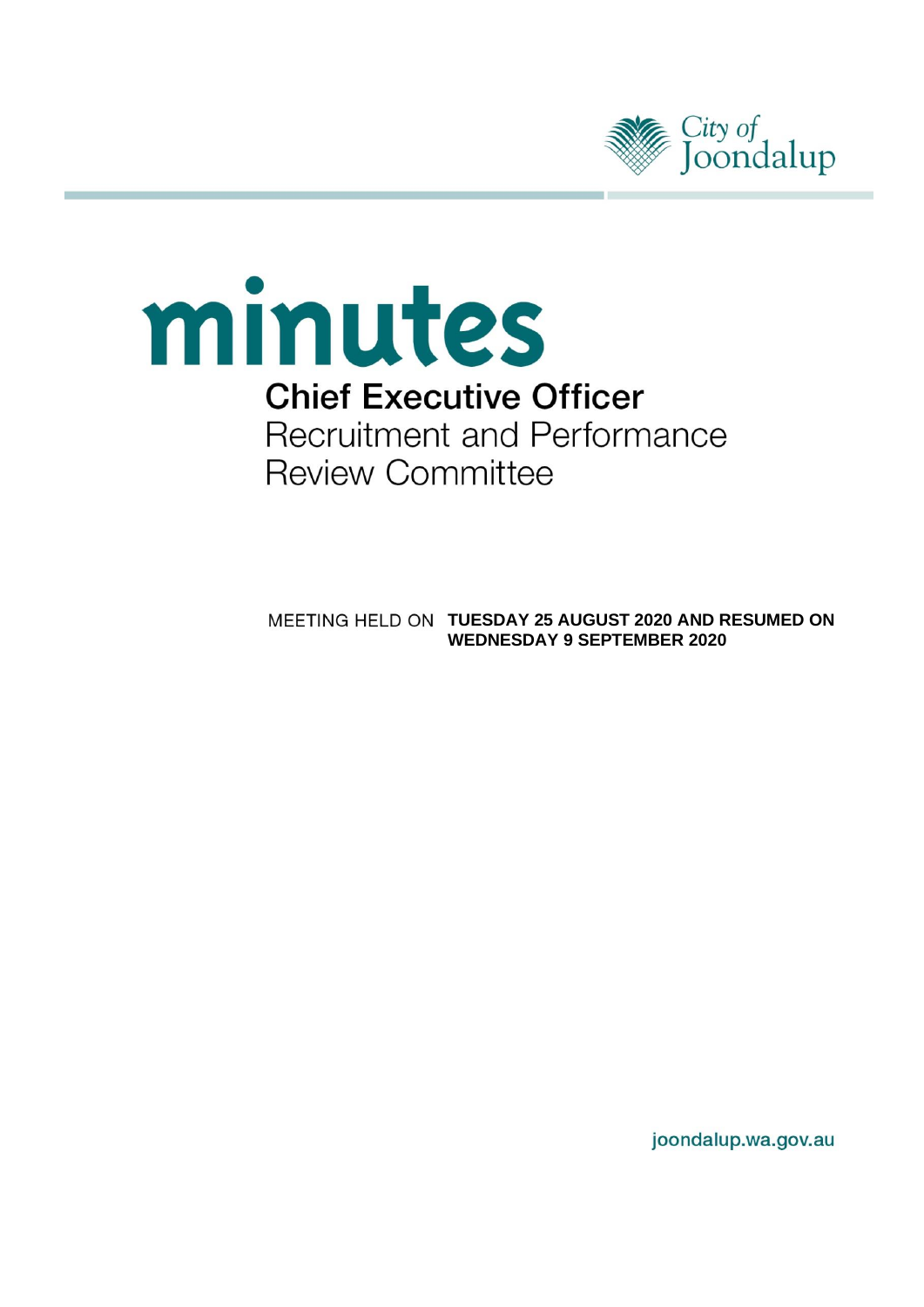# **TABLE OF CONTENTS**

| Item No. | <b>Title</b>                                                                                                    | Page No. |
|----------|-----------------------------------------------------------------------------------------------------------------|----------|
|          | <b>Declaration of Opening</b>                                                                                   | 3        |
|          | <b>Declarations of Interest</b>                                                                                 | 4        |
|          | Apologies / Leave of absence                                                                                    | 5        |
|          | Announcements by the Presiding Member without discussion                                                        | 5        |
|          | Identification of matters for which the meeting may be closed<br>to the public                                  | 5        |
|          | <b>Petitions and deputations</b>                                                                                | 5        |
|          | <b>Reports</b>                                                                                                  | 6        |
| 1        | Confidential - Selection of Preferred Applicants to Interview for<br><b>Position of Chief Executive Officer</b> | 7        |
|          | Procedural Motion - That the meeting adjourn                                                                    | 7        |
|          | <b>Resumption of Meeting</b>                                                                                    | 9        |
|          | <b>Reports</b>                                                                                                  | 10       |
| 1        | Confidential - Selection of Preferred Applicants to Interview for<br><b>Position of Chief Executive Officer</b> | 11       |
|          | <b>Closure</b>                                                                                                  | 13       |
|          |                                                                                                                 |          |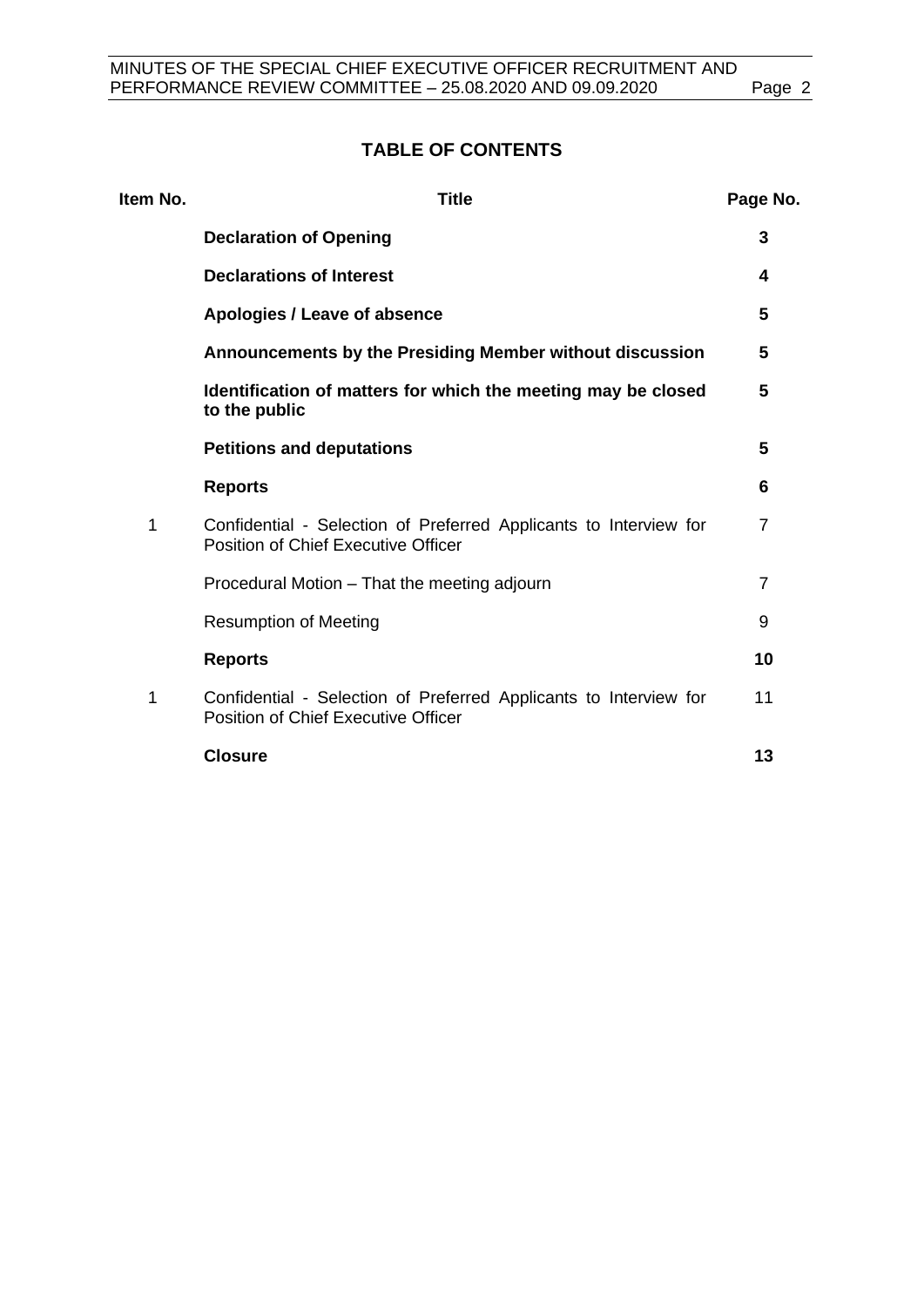# **CITY OF JOONDALUP**

**MINUTES OF THE SPECIAL CHIEF EXECUTIVE OFFICER RECRUITMENT AND PERFORMANCE REVIEW COMMITTEE MEETING HELD IN CONFERENCE ROOM 1, JOONDALUP CIVIC CENTRE, BOAS AVENUE, JOONDALUP ON TUESDAY 25 AUGUST 2020.** 

# **ATTENDANCE**

# **Committee Members**

Cr Russ Fishwick, JP *Presiding Member* Mayor Hon. Albert Jacob, JP *Deputy Presiding Member* Cr Kerry Hollywood Cr Russell Poliwka Cr John Raftis Cr Philippa Taylor

### **Officers**

| Mr Garry Hunt      | <b>Chief Executive Officer</b>  |
|--------------------|---------------------------------|
| Mr Brad Sillence   | Manager Governance              |
| Mr Glenn Heaperman | Manager Human Resource Services |

#### **Guest**

Mr Geoff Blades **Partner**, Lester Blades

# <span id="page-2-0"></span>**DECLARATION OF OPENING**

The Presiding Member declared the meeting open at 12.00 noon.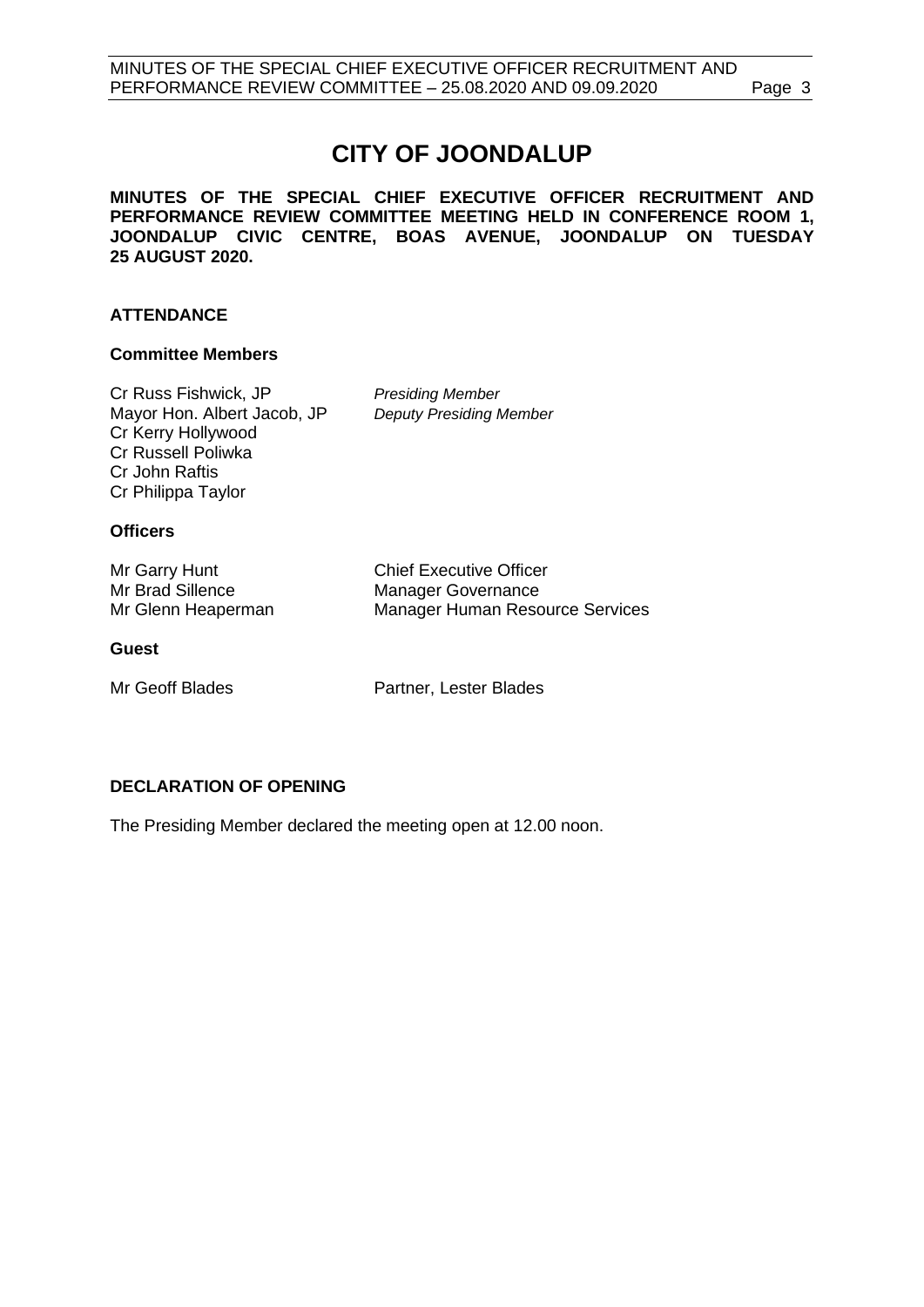# <span id="page-3-0"></span>**DECLARATIONS OF INTEREST**

# **Disclosures of Financial Interest / Proximity Interest**

Nil.

# **Disclosures of interest affecting impartiality**

Elected Members (in accordance with Regulation 11 of the *Local Government [Rules of Conduct] Regulations 2007)* and employees (in accordance with the Code of Conduct) are required to declare any interest that may affect their impartiality in considering a matter. This declaration does not restrict any right to participate in or be present during the decision-making process. The Elected Member/employee is also encouraged to disclose the nature of the interest.

| <b>Name/Position</b>                                                          | <b>Cr Russ Fishwick, JP.</b>                                              |  |
|-------------------------------------------------------------------------------|---------------------------------------------------------------------------|--|
| <b>Item No./Subject</b>                                                       | Item 1 - Confidential - Interview of Preferred Applicants for Position of |  |
|                                                                               | <b>Chief Executive Officer.</b>                                           |  |
| <b>Nature of interest</b>                                                     | Interest that may affect impartiality.                                    |  |
| Some of the applicants are known to Cr Fishwick.<br><b>Extent of Interest</b> |                                                                           |  |
|                                                                               |                                                                           |  |

| Item 1 - Confidential - Interview of Preferred Applicants for Position of<br><b>Item No./Subject</b><br><b>Chief Executive Officer.</b> | <b>Name/Position</b><br>Mayor Albert Jacob, JP. |                                        |  |
|-----------------------------------------------------------------------------------------------------------------------------------------|-------------------------------------------------|----------------------------------------|--|
|                                                                                                                                         |                                                 |                                        |  |
|                                                                                                                                         |                                                 |                                        |  |
|                                                                                                                                         | <b>Nature of interest</b>                       | Interest that may affect impartiality. |  |
| <b>Extent of Interest</b><br>Some of the applicants are known to Mayor Jacob.                                                           |                                                 |                                        |  |

| <b>Name/Position</b>                                                           | <b>Cr Kerry Hollywood.</b>                                                |  |
|--------------------------------------------------------------------------------|---------------------------------------------------------------------------|--|
| <b>Item No./Subject</b>                                                        | Item 1 - Confidential - Selection of Preferred Applicants for Position of |  |
|                                                                                | Chief Executive Officer.                                                  |  |
| <b>Nature of interest</b>                                                      | Interest that may affect impartiality.                                    |  |
| Some of the applicants are known to Cr Hollywood.<br><b>Extent of Interest</b> |                                                                           |  |
|                                                                                |                                                                           |  |

| <b>Name/Position</b>      | Cr Philippa Taylor.                                                       |  |
|---------------------------|---------------------------------------------------------------------------|--|
| <b>Item No./Subject</b>   | Item 1 - Confidential - Selection of Preferred Applicants for Position of |  |
|                           | <b>Chief Executive Officer.</b>                                           |  |
| <b>Nature of interest</b> | Interest that may affect impartiality.                                    |  |
| <b>Extent of Interest</b> | Some of the applicants are known to Cr Taylor.                            |  |

| <b>Name/Position</b>      | Mr Garry Hunt, Chief Executive Officer.                                   |  |
|---------------------------|---------------------------------------------------------------------------|--|
| <b>Item No./Subject</b>   | Item 1 - Confidential - Selection of Preferred Applicants for Position of |  |
|                           | <b>Chief Executive Officer.</b>                                           |  |
| <b>Nature of interest</b> | Interest that may affect impartiality.                                    |  |
| <b>Extent of Interest</b> | Mr Hunt is the current Chief Executive Officer. His contract expires on   |  |
|                           | 18 December 2020. Mr Hunt will not be an applicant.                       |  |

| <b>Name/Position</b>                                                      | Mr Garry Hunt, Chief Executive Officer.                                   |  |
|---------------------------------------------------------------------------|---------------------------------------------------------------------------|--|
| <b>Item No./Subject</b>                                                   | Item 1 - Confidential - Selection of Preferred Applicants for Position of |  |
|                                                                           | <b>Chief Executive Officer.</b>                                           |  |
| <b>Nature of interest</b>                                                 | Interest that may affect impartiality.                                    |  |
| Some of the applicants are known to Mr Hunt.<br><b>Extent of Interest</b> |                                                                           |  |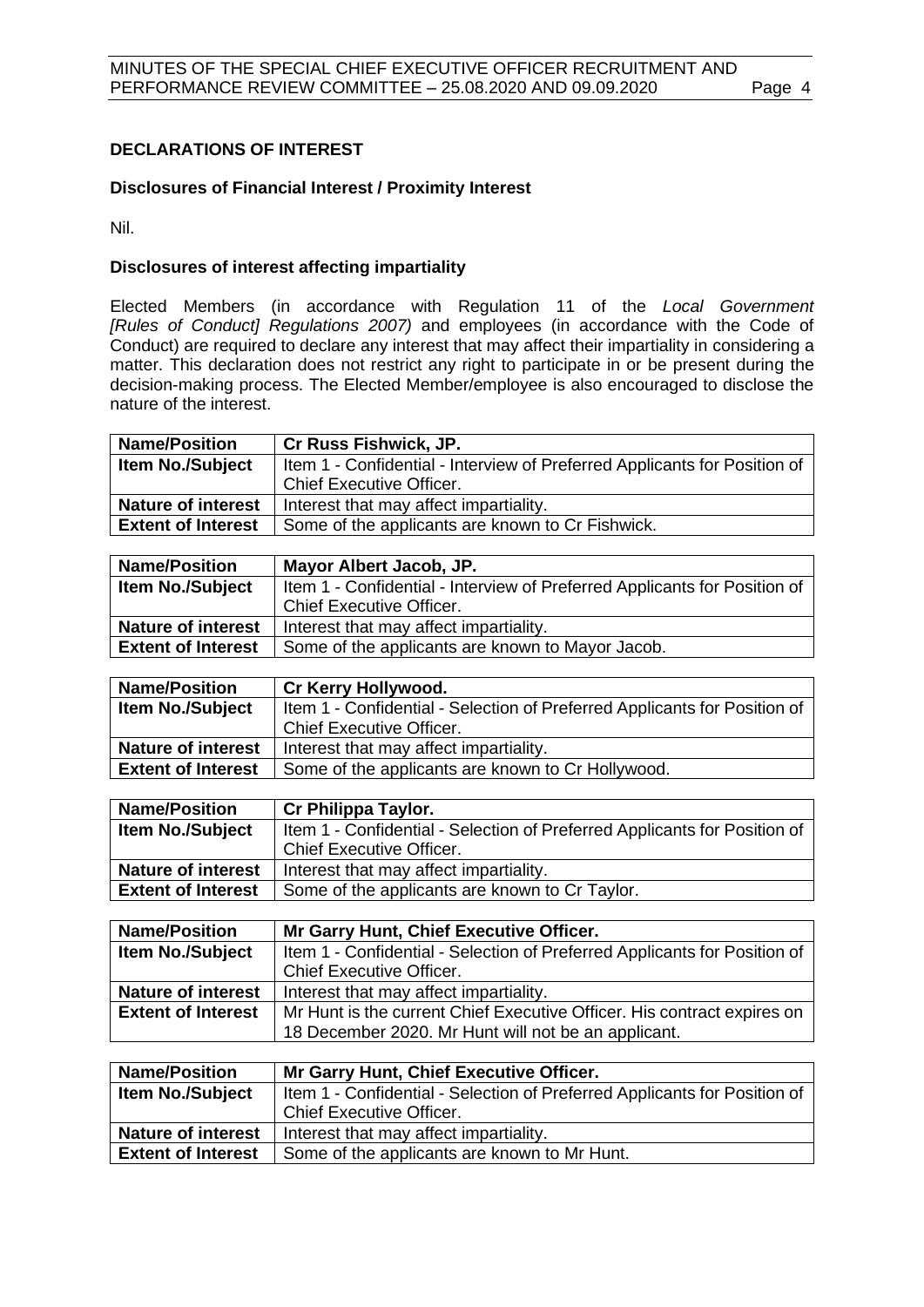# <span id="page-4-0"></span>**APOLOGIES / LEAVE OF ABSENCE**

### **Apologies**

Cr John Chester.

# **Leave of Absence previously approved**

| Cr John Logan        | 23 to 30 August 2020 inclusive.           |
|----------------------|-------------------------------------------|
| Cr Russell Poliwka   | 2 to 12 September 2020 inclusive.         |
| Cr Russ Fishwick, JP | 27 August to 10 September 2020 inclusive. |

# <span id="page-4-1"></span>**ANNOUNCEMENTS BY THE PRESIDING MEMBER WITHOUT DISCUSSION**

Nil.

# <span id="page-4-2"></span>**IDENTIFICATION OF MATTERS FOR WHICH THE MEETING MAY BE CLOSED TO THE PUBLIC**

In accordance with Clause 5.2 of the City's *Meeting Procedures Local Law 2013*, this meeting was not open to the public.

# <span id="page-4-3"></span>**PETITIONS AND DEPUTATIONS**

Nil.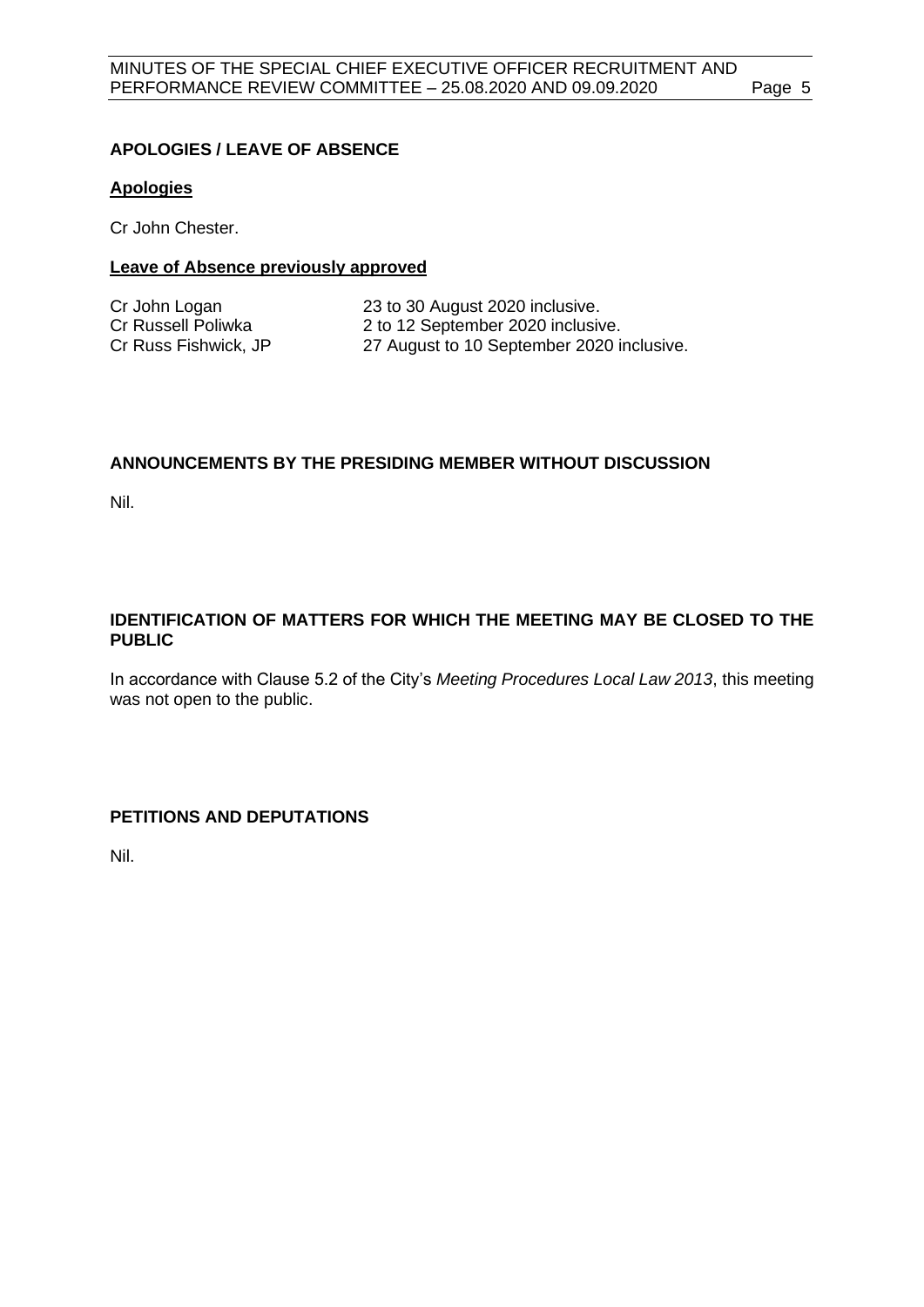# <span id="page-5-0"></span>**REPORTS**

# **Disclosures of interest affecting impartiality**

| <b>Name/Position</b>                                   | Cr Russ Fishwick, JP.                                                                  |  |
|--------------------------------------------------------|----------------------------------------------------------------------------------------|--|
| Item No./Subject                                       | Item 1 - Confidential - Interview of Preferred Applicants for Position of              |  |
|                                                        | <b>Chief Executive Officer.</b>                                                        |  |
| <b>Nature of interest</b>                              | Interest that may affect impartiality.                                                 |  |
| <b>Extent of Interest</b>                              | Some of the applicants are known to Cr Fishwick.                                       |  |
|                                                        |                                                                                        |  |
| <b>Name/Position</b>                                   | Mayor Albert Jacob, JP.                                                                |  |
| <b>Item No./Subject</b>                                | Item 1 - Confidential - Interview of Preferred Applicants for Position of              |  |
|                                                        | <b>Chief Executive Officer.</b>                                                        |  |
| <b>Nature of interest</b>                              | Interest that may affect impartiality.                                                 |  |
| <b>Extent of Interest</b>                              | Some of the applicants are known to Mayor Jacob.                                       |  |
|                                                        |                                                                                        |  |
| <b>Name/Position</b>                                   | Cr Kerry Hollywood.                                                                    |  |
| Item No./Subject                                       | Item 1 - Confidential - Selection of Preferred Applicants for Position of              |  |
|                                                        | Chief Executive Officer.                                                               |  |
| <b>Nature of interest</b>                              | Interest that may affect impartiality.                                                 |  |
| <b>Extent of Interest</b>                              | Some of the applicants are known to Cr Hollywood.                                      |  |
|                                                        |                                                                                        |  |
| <b>Name/Position</b>                                   | Cr Philippa Taylor.                                                                    |  |
| Item No./Subject                                       | Item 1 - Confidential - Selection of Preferred Applicants for Position of              |  |
|                                                        | <b>Chief Executive Officer.</b>                                                        |  |
| <b>Nature of interest</b>                              | Interest that may affect impartiality.                                                 |  |
| <b>Extent of Interest</b>                              | Some of the applicants are known to Cr Taylor.                                         |  |
|                                                        |                                                                                        |  |
|                                                        |                                                                                        |  |
| <b>Name/Position</b>                                   | Mr Garry Hunt, Chief Executive Officer.                                                |  |
| Item No./Subject                                       | Item 1 - Confidential - Selection of Preferred Applicants for Position of              |  |
|                                                        | <b>Chief Executive Officer.</b>                                                        |  |
| <b>Nature of interest</b>                              | Interest that may affect impartiality.                                                 |  |
| <b>Extent of Interest</b>                              | Mr Hunt is the current Chief Executive Officer. His contract expires on                |  |
|                                                        | 18 December 2020. Mr Hunt will not be an applicant.                                    |  |
|                                                        |                                                                                        |  |
| <b>Name/Position</b>                                   | Mr Garry Hunt, Chief Executive Officer.                                                |  |
| Item No./Subject                                       | Item 1 - Confidential - Selection of Preferred Applicants for Position of              |  |
|                                                        | <b>Chief Executive Officer.</b>                                                        |  |
| <b>Nature of interest</b><br><b>Extent of Interest</b> | Interest that may affect impartiality.<br>Some of the applicants are known to Mr Hunt. |  |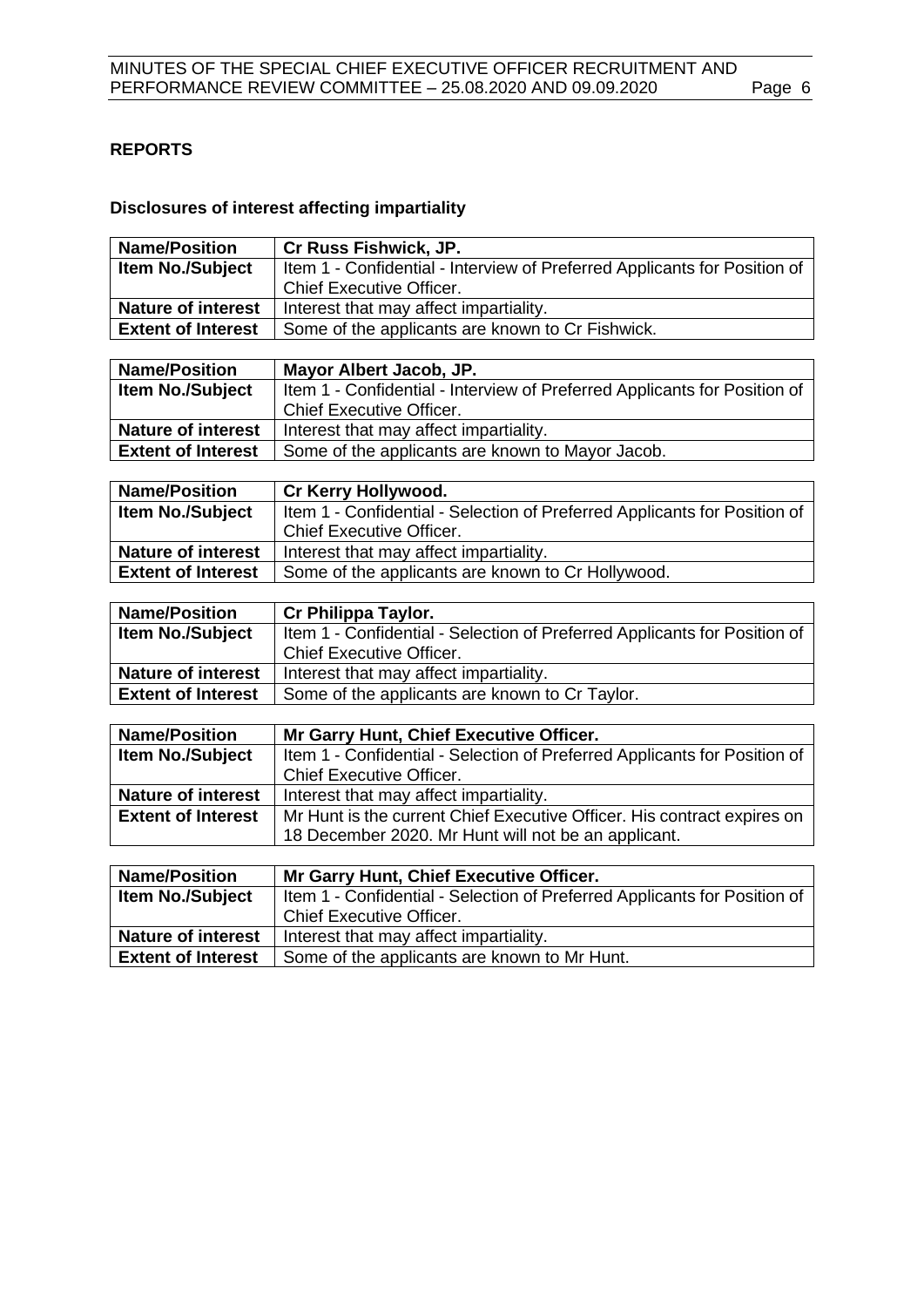# <span id="page-6-0"></span>**ITEM 1 CONFIDENTIAL – INTERVIEW OF PREFERRED APPLICANTS FOR POSITION OF CHIEF EXECUTIVE OFFICER**

| WARD | All |
|------|-----|
|      |     |

| <b>RESPONSIBLE</b> | Mr Garry Hunt     |
|--------------------|-------------------|
| <b>DIRECTOR</b>    | Office of the CEO |

**FILE NUMBER** 74574

**ATTACHMENTS** Attachment 1 Position Description (including selection criteria). Attachment 2 Recommendation Reports for Shortlisted Applicants for Interview.

> *(Please Note: The Report and Attachments are Confidential and will appear in the official Minute Book only)*

# **AUTHORITY / DISCRETION** Executive - The substantial direction setting and oversight role of Council, such as adopting plans and reports, accepting tenders, directing operations, setting and amending budgets.

This report is confidential in accordance with Section 5.23(2)(e)(iii) of the *Local Government Act 1995*, which permits the meeting to be closed to the public for business relating to the following:

*Information about the business, professional, commercial or financial affairs of a person.*

A full report was provided to Elected Members under separate cover. The report is not for publication.

# <span id="page-6-1"></span>**PROCEDURAL MOTION – THAT THE MEETING ADJOURN**

**MOVED Cr Fishwick, SECONDED Cr Hollywood that the Meeting of the Chief Executive Officer Recruitment and Performance Review Committee BE ADJOURNED until such time as the interviews with the all the preferred applicants for the position of Chief Executive Officer are held and concluded.** 

# **The Procedural Motion was Put and CARRIED (6/0)**

**In favour of the Procedural Motion:** Cr Fishwick, Mayor Jacob, Crs Hollywood, Poliwka, Raftis and Taylor.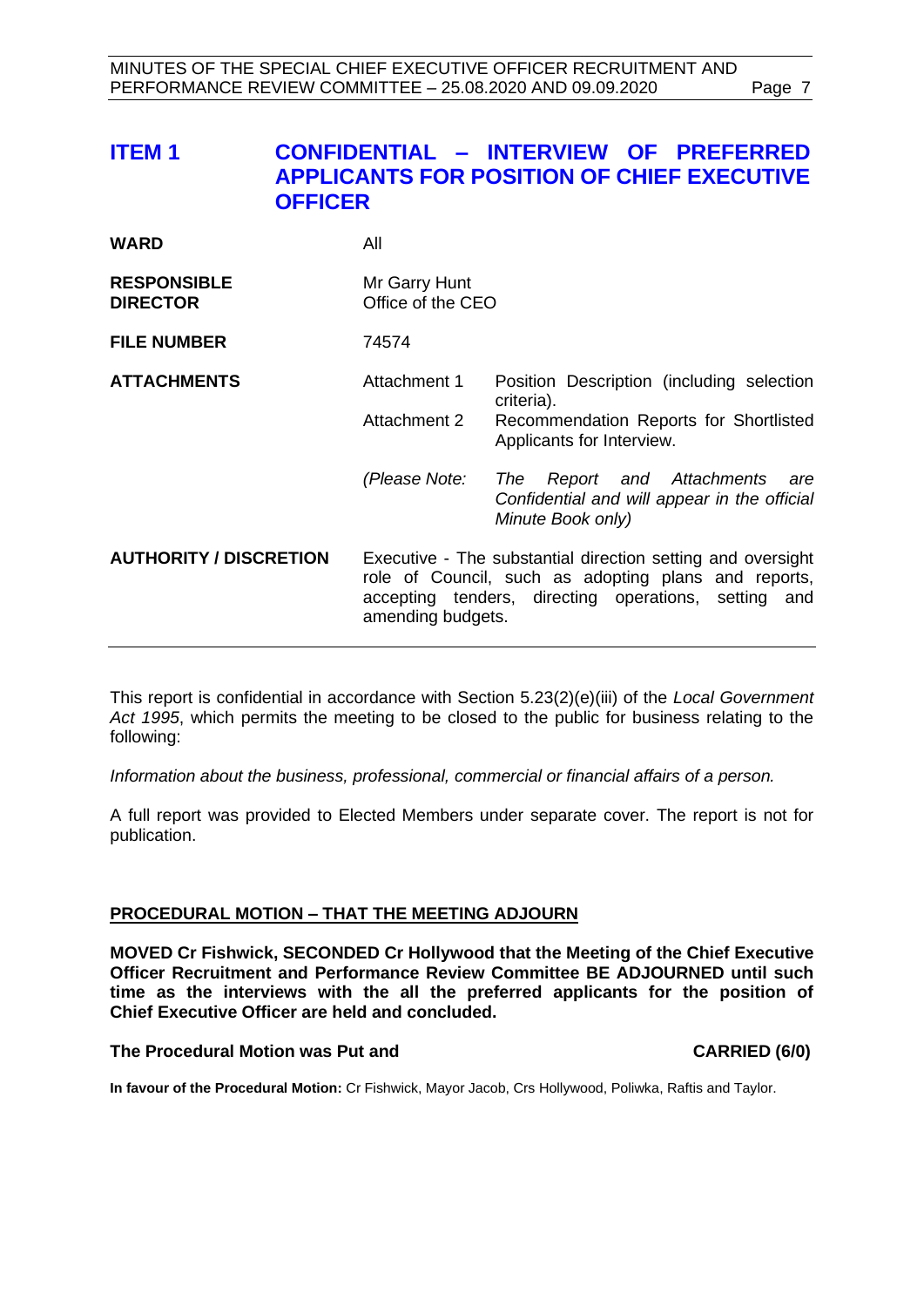The meeting ADJOURNED at 12.15pm on 25 August 2020 with the following committee members being present at that time:

> Cr Russ Fishwick, JP Mayor Hon. Albert Jacob, JP Cr Kerry Hollywood Cr Russell Poliwka Cr John Raftis Cr Philippa Taylor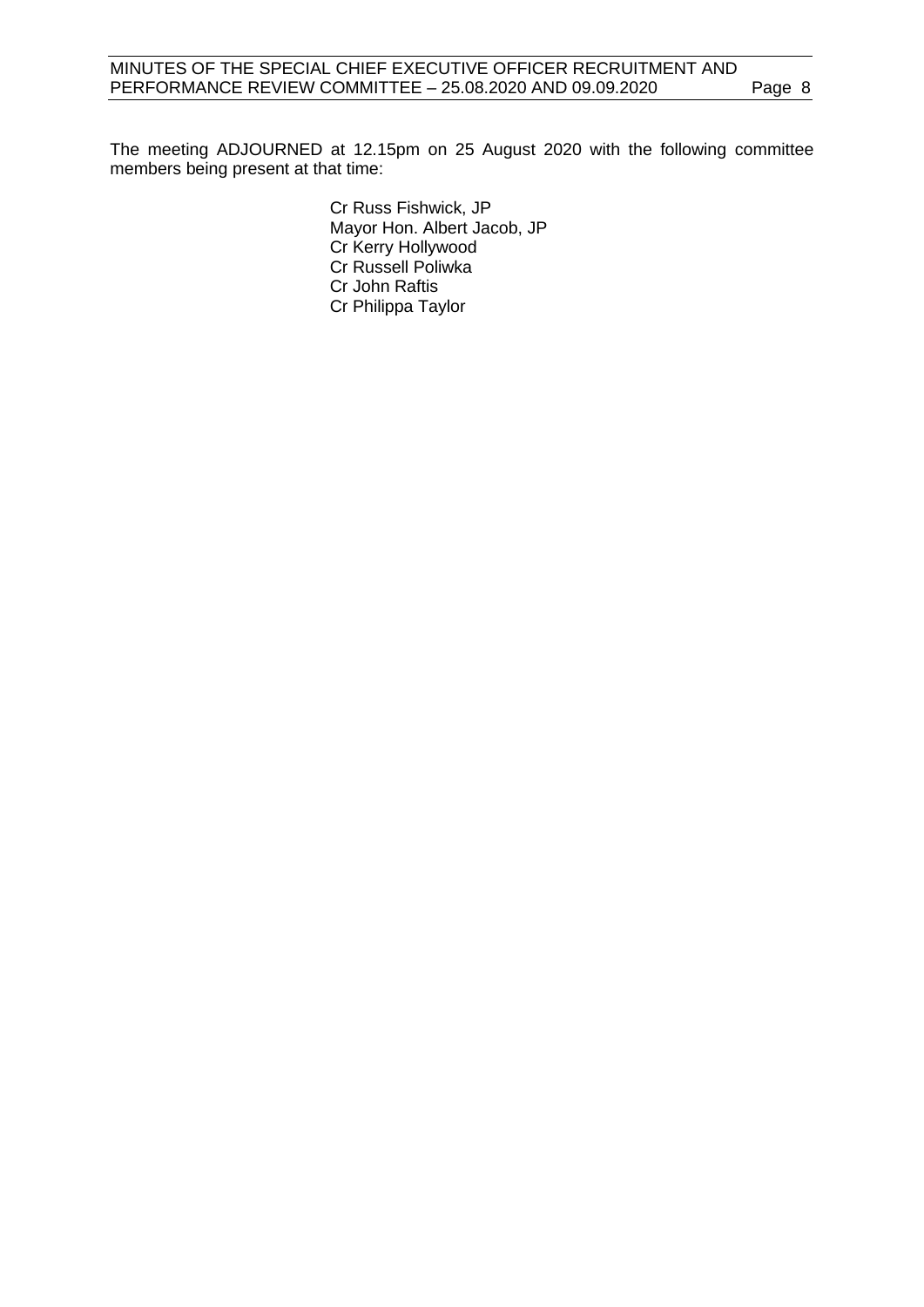# <span id="page-8-0"></span>**RESUMPTION OF MEETING**

Following the interviews with the preferred applicants for the position of Chief Executive Officer, the Presiding Member declared the **Special Chief Executive Officer Recruitment and Performance Review Committee** meeting that commenced on 25 August 2020 **RESUMED** at 5.20pm on Wednesday 9 September 2020, the following persons being present:

# **ATTENDANCE**

### **Committee Members**

| Cr Russ Fishwick, JP            | <b>Presiding Member</b>        |
|---------------------------------|--------------------------------|
| Mayor Hon. Albert Jacob, JP     | <b>Deputy Presiding Member</b> |
| Cr John Chester                 |                                |
| Cr Christine Hamilton-Prime, JP | Deputising for Cr John Raftis  |
| Cr Kerry Hollywood              |                                |
| Cr Philippa Taylor              |                                |
|                                 |                                |
|                                 |                                |

# **Officers**

Mr Brad Sillence Manager Governance

# **Guest**

Mr Geoff Blades **Partner**, Lester Blades

# **APOLOGIES / LEAVE OF ABSENCE**

# **Apologies**

Cr John Raftis.

# **Leave of Absence previously approved**

| Cr Russell Poliwka   | 2 to 12 September 2020 inclusive.         |
|----------------------|-------------------------------------------|
| Cr Russ Fishwick, JP | 27 August to 10 September 2020 inclusive. |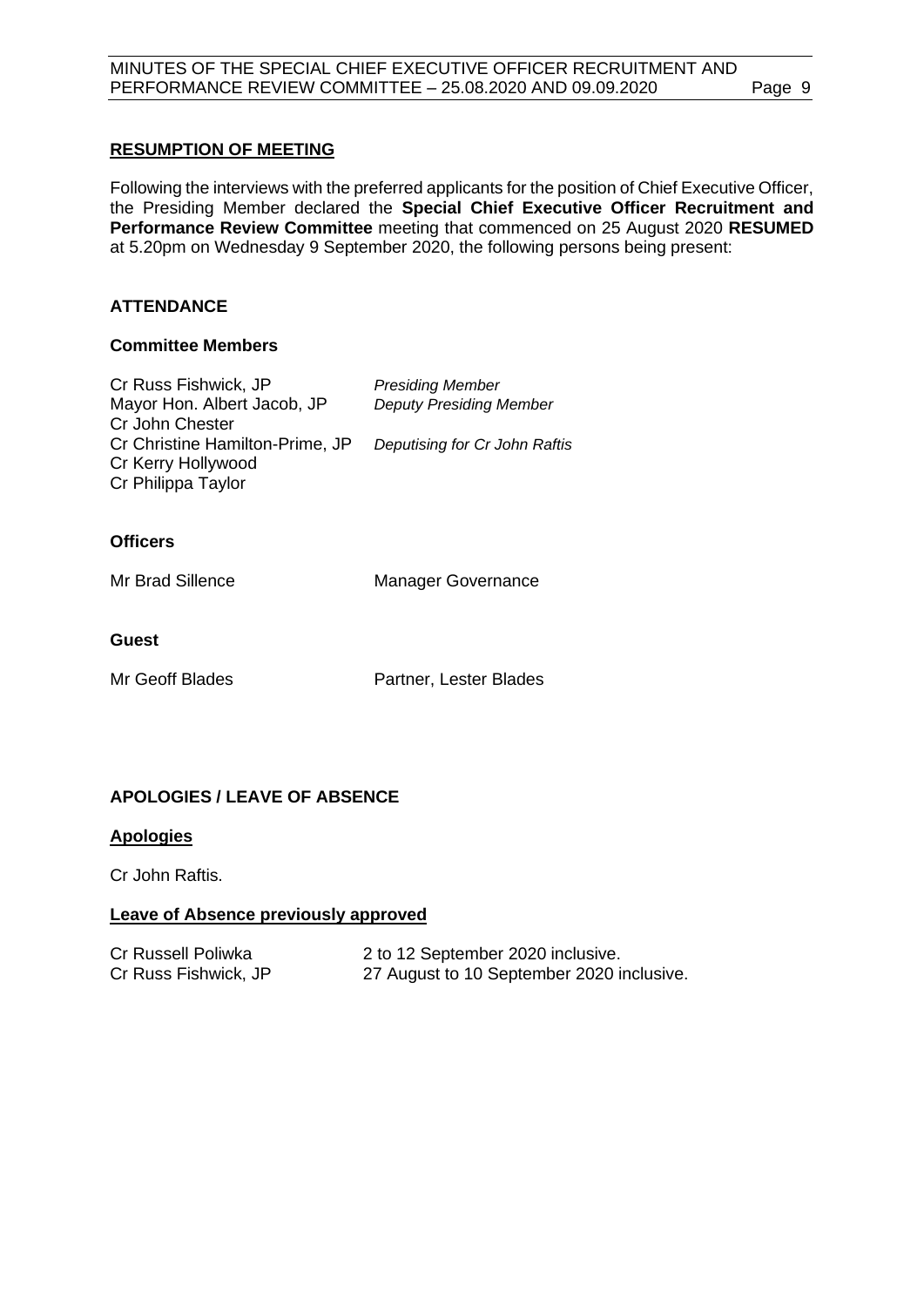# <span id="page-9-0"></span>**REPORTS**

# **Disclosures of interest affecting impartiality**

| <b>Name/Position</b>                                   | Cr Russ Fishwick, JP.                                                                  |
|--------------------------------------------------------|----------------------------------------------------------------------------------------|
| <b>Item No./Subject</b>                                | Item 1 - Confidential - Selection of Preferred Applicants to Interview                 |
|                                                        | for Position of Chief Executive Officer.                                               |
| <b>Nature of interest</b>                              | Interest that may affect impartiality.                                                 |
| <b>Extent of Interest</b>                              | Some of the applicants are known to Cr Fishwick.                                       |
|                                                        |                                                                                        |
| <b>Name/Position</b>                                   | Mayor Albert Jacob, JP.                                                                |
| <b>Item No./Subject</b>                                | Item 1 - Confidential - Selection of Preferred Applicants to Interview                 |
|                                                        | for Position of Chief Executive Officer.                                               |
| <b>Nature of interest</b>                              | Interest that may affect impartiality.                                                 |
| <b>Extent of Interest</b>                              | Some of the applicants are known to Mayor Jacob.                                       |
|                                                        |                                                                                        |
| <b>Name/Position</b>                                   | Cr Kerry Hollywood.                                                                    |
| <b>Item No./Subject</b>                                | Item 1 - Confidential - Selection of Preferred Applicants to Interview                 |
|                                                        | for Position of Chief Executive Officer.                                               |
| <b>Nature of interest</b>                              | Interest that may affect impartiality.                                                 |
| <b>Extent of Interest</b>                              | Some of the applicants are known to Cr Hollywood.                                      |
|                                                        |                                                                                        |
|                                                        |                                                                                        |
| <b>Name/Position</b>                                   | Cr Philippa Taylor.                                                                    |
| <b>Item No./Subject</b>                                | Item 1 - Confidential - Selection of Preferred Applicants to Interview                 |
|                                                        | for Position of Chief Executive Officer.                                               |
| <b>Nature of interest</b>                              | Interest that may affect impartiality.                                                 |
| <b>Extent of Interest</b>                              | Some of the applicants are known to Cr Taylor.                                         |
|                                                        |                                                                                        |
| <b>Name/Position</b>                                   | Mr Garry Hunt, Chief Executive Officer.                                                |
| Item No./Subject                                       | Item 1 - Confidential - Selection of Preferred Applicants to Interview                 |
|                                                        | for Position of Chief Executive Officer.                                               |
| <b>Nature of interest</b>                              | Interest that may affect impartiality.                                                 |
| <b>Extent of Interest</b>                              | Mr Hunt is the current Chief Executive Officer. His contract expires                   |
|                                                        | on 18 December 2020. Mr Hunt will not be an applicant.                                 |
|                                                        |                                                                                        |
| <b>Name/Position</b>                                   | Mr Garry Hunt, Chief Executive Officer.                                                |
| <b>Item No./Subject</b>                                | Item 1 - Confidential - Selection of Preferred Applicants to Interview                 |
|                                                        | for Position of Chief Executive Officer.                                               |
| <b>Nature of interest</b><br><b>Extent of Interest</b> | Interest that may affect impartiality.<br>Some of the applicants are known to Mr Hunt. |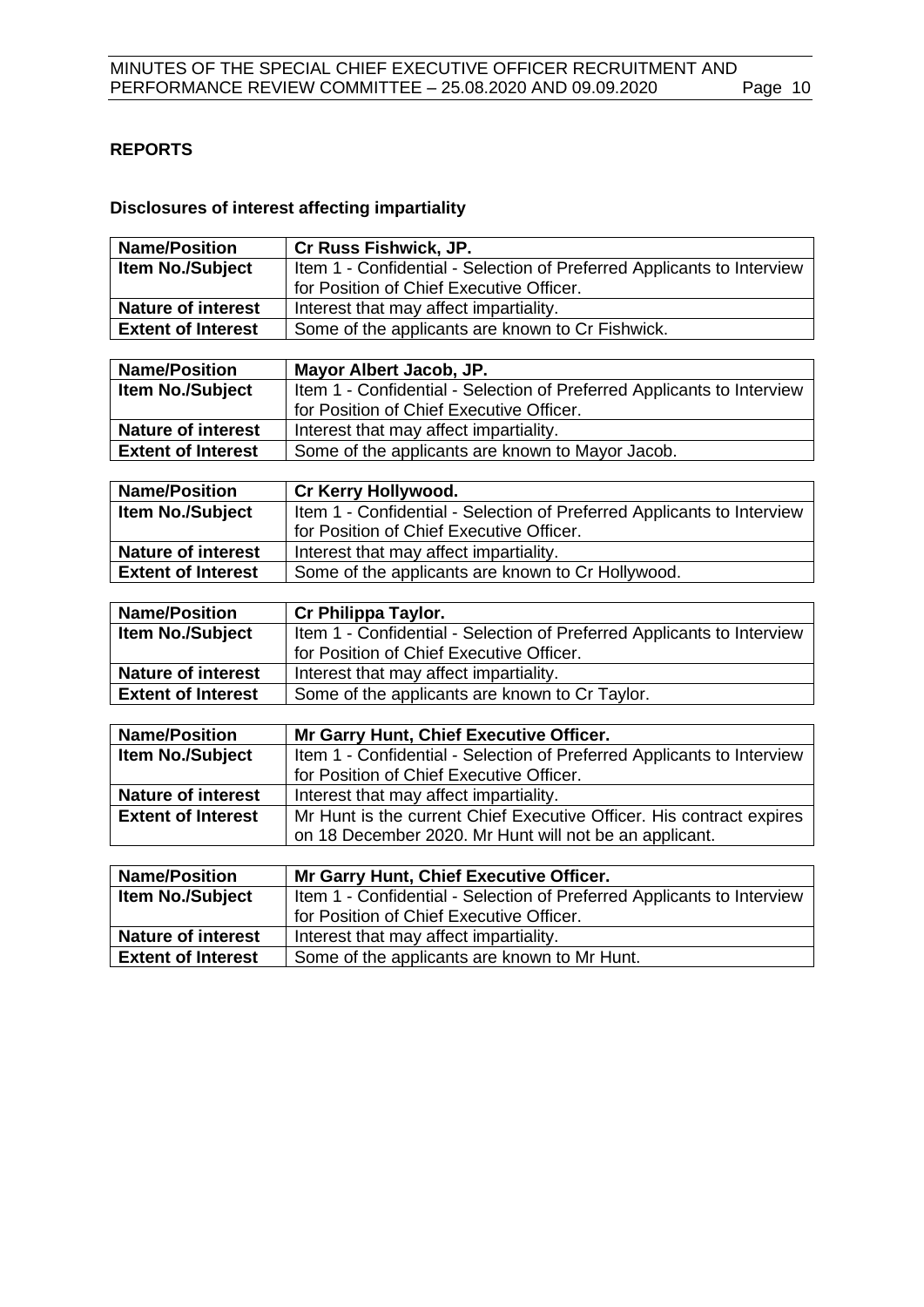# <span id="page-10-0"></span>**ITEM 1 CONFIDENTIAL – INTERVIEW OF PREFERRED APPLICANTS FOR POSITION OF CHIEF EXECUTIVE OFFICER**

| WARD | All |
|------|-----|
|      |     |

| <b>RESPONSIBLE</b> | Mr Garry Hunt     |
|--------------------|-------------------|
| <b>DIRECTOR</b>    | Office of the CEO |

**FILE NUMBER** 74574

**ATTACHMENTS** 

| Attachment 1 | Position Description (including selection |
|--------------|-------------------------------------------|
|              | criteria)                                 |
| Attachment 2 | Recommendation Reports for Shortlisted    |
|              | Applicants for Interview                  |

*(Please Note: The Report and Attachments are Confidential and will appear in the official Minute Book only)*

# **AUTHORITY / DISCRETION** Executive - The substantial direction setting and oversight role of Council, such as adopting plans and reports, accepting tenders, directing operations, setting and amending budgets.

This report is confidential in accordance with Section 5.23(2)(e)(iii) of the *Local Government Act 1995*, which permits the meeting to be closed to the public for business relating to the following:

*Information about the business, professional, commercial or financial affairs of a person.*

A full report was provided to Elected Members under separate cover. The report is not for publication.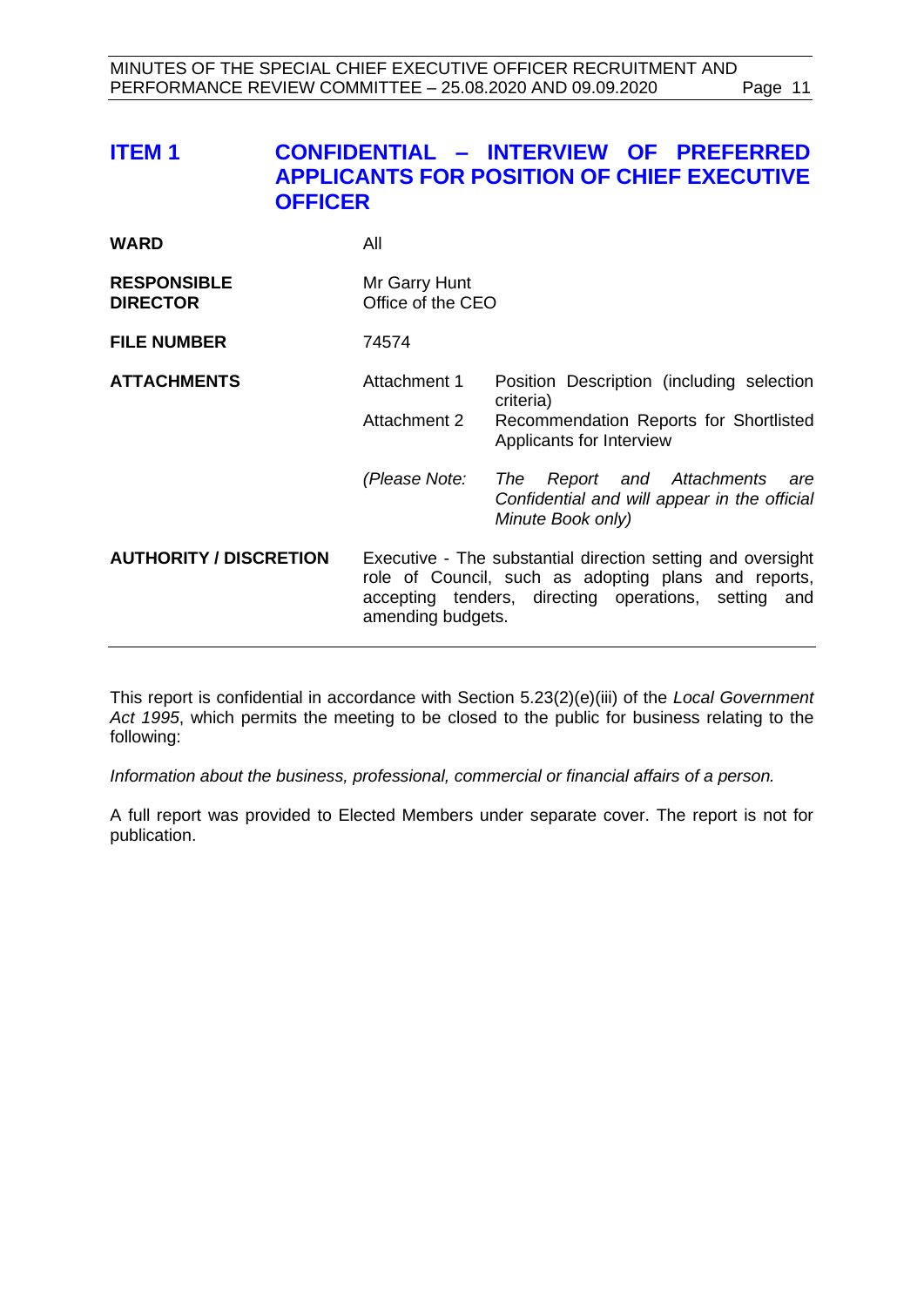# **OFFICER'S RECOMMENDATION**

That the Chief Executive Officer Recruitment and Performance Review Committee:

- 1 UNDERTAKES interviews of the preferred applicants for the position of Chief Executive Officer as selected by the Chief Executive Officer Recruitment and Performance Review Committee at its special meeting held on 11 August 2020;
- 2 CONSIDERS progressing any shortlisted applicant(s) for the position of Chief Executive Officer to the next stage of the Chief Executive Officer Recruitment process.

**MOVED Mayor Jacob, SECONDED Cr Hollywood that the Chief Executive Officer Recruitment and Performance Review Committee:**

- **1 NOTES the interviews of the preferred applicants for the position of Chief Executive Officer have been conducted by the Chief Executive Officer Recruitment and Performance Review Committee on 25 August 2020 and 9 September 2020;**
- **2 PROGRESSES shortlisted applicant No. 1 for the position of Chief Executive Officer to the next stage of the Chief Executive Officer Recruitment process.**

#### **The Motion was Put and CARRIED (6/0)**

**In favour of the Motion:** Cr Fishwick, Mayor Jacob, Crs Chester, Hamilton-Prime, Hollywood and Taylor.